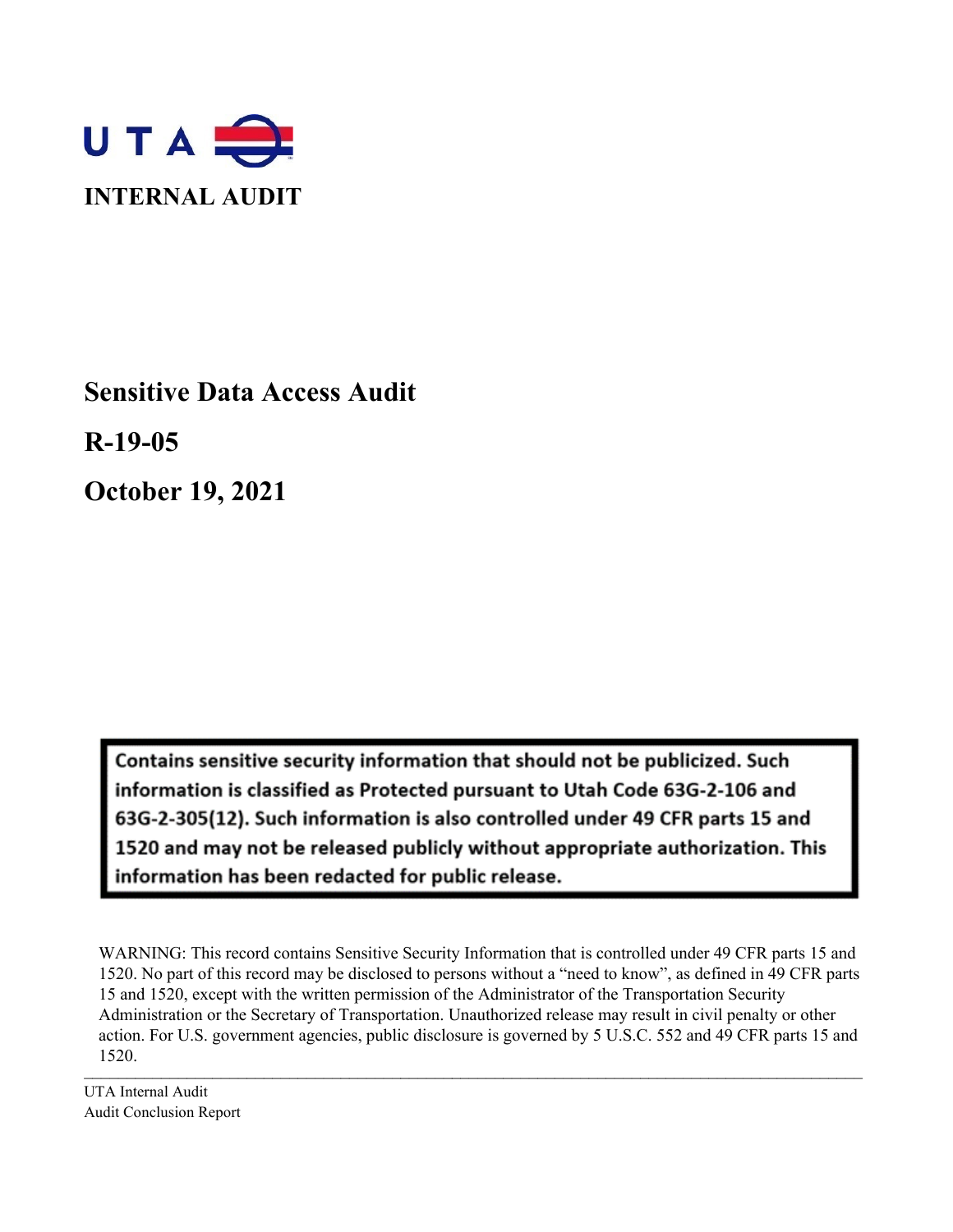# **Table of Contents**

**Executive Summary** Attachment A: Detail of Findings

# **Rating Matrix**

| <b>Descriptor</b> | Guide                                                                                                                                                                                                                                                                                                                  |
|-------------------|------------------------------------------------------------------------------------------------------------------------------------------------------------------------------------------------------------------------------------------------------------------------------------------------------------------------|
| <b>High</b>       | Matters considered being fundamental to the maintenance of internal control or<br>good corporate governance. These matters should be subject to agreed remedial<br>action within three months.                                                                                                                         |
| <b>Medium</b>     | Matters considered being important to the maintenance of internal control or good<br>corporate governance. These matters should be subject to agreed remedial action<br>within six months.                                                                                                                             |
| Low               | Matters considered being of minor importance to the maintenance of internal<br>control or good corporate governance or that represents an opportunity for<br>improving the efficiency of existing processes. These matters should be subject to<br>agreed remedial action and further evaluation within twelve months. |

# **Distribution List**

| <b>Title</b>                             | <b>For</b><br>Action <sup>1</sup> | <b>For</b><br><b>Information</b> | <b>Reviewed prior to release</b> |
|------------------------------------------|-----------------------------------|----------------------------------|----------------------------------|
| <b>Executive Director</b>                |                                   | *                                | *                                |
| <b>Chief Enterprise Strategy Officer</b> |                                   | ∗                                |                                  |
| <b>Chief People Officer</b>              |                                   | ∗                                |                                  |
| <b>Information Technology Director</b>   |                                   | ∗                                |                                  |
| <b>Information Security Manager</b>      |                                   | *                                |                                  |
| <b>Records Manager</b>                   | *                                 |                                  |                                  |

<sup>1</sup>For Action indicates that a person is responsible, either directly or indirectly depending on their role in the process, for addressing an audit finding.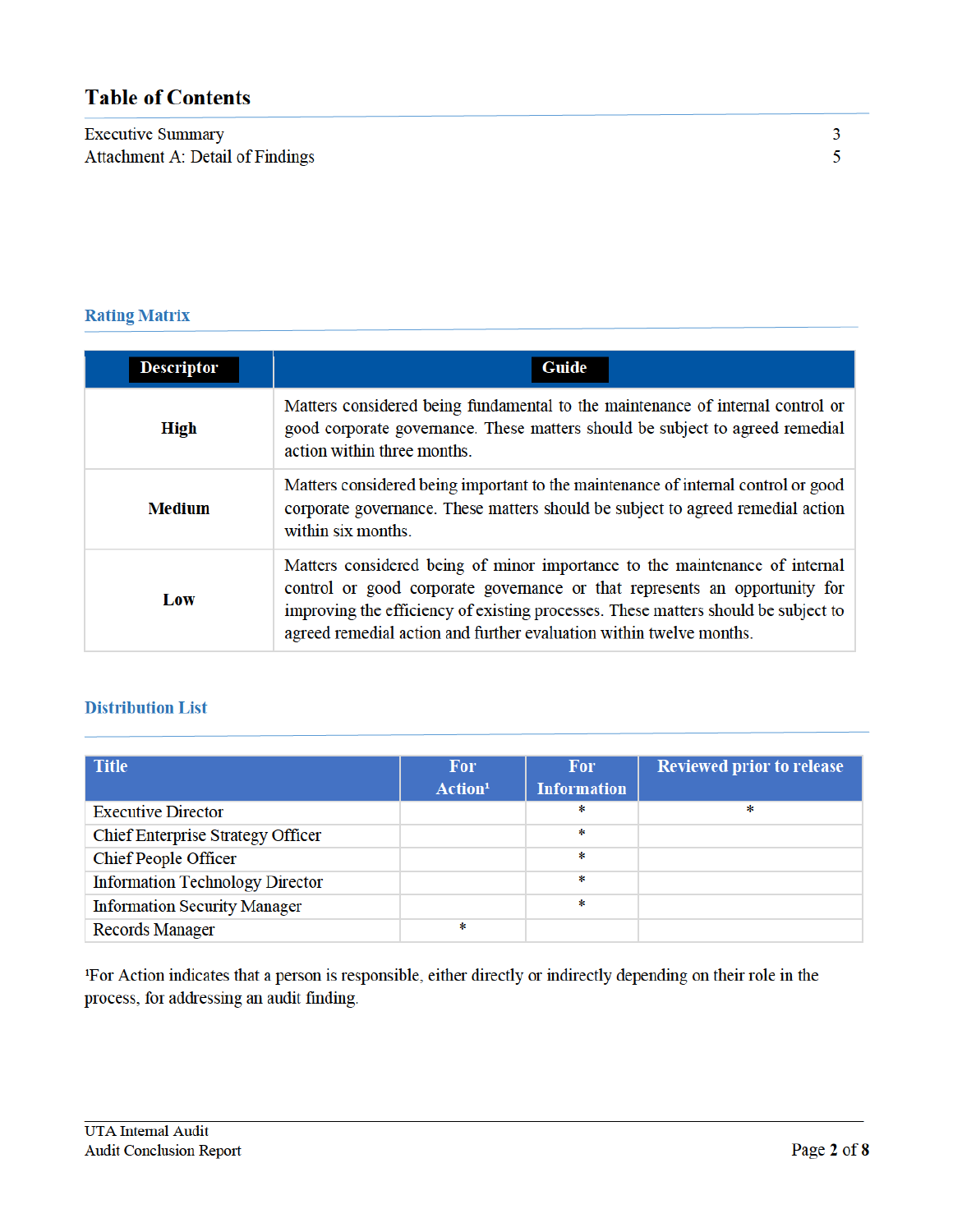# **Executive Summary**

## **Introduction**

In conjunction with the Audit Committee, Internal Audit (IA) developed a risk-based annual audit plan. This audit was conducted in accordance with the International Standards for the Professional Practice of Internal Audit, published by the Institute for Internal Auditors (IIA).

IA was directed by the Audit Committee to perform an audit to determine if controls over access to sensitive data are designed adequately and operating effectively to ensure compliance with federal regulations, state laws, and internal policies and procedures as well as to support the achievement of management objectives.

## **Background and Overview**

The Director of Information Technology, Dan Harmuth, provided a functional overview of UTAs applications and data access to add context to this report. Please note that all of the statements made are assertions by the IT Director and were not assessed by Internal Audit.

UTA Information Technology (IT) is the custodian of data rights, as authorized by executive, department, and section managers, to UTA employees who need to access data and applications to do their jobs. Technology's goal is to protect and limit access to only those staff members that need access to data in order to perform their assigned task.

The scope of UTA in-house applications and data access is extremely large. UTA Technology supports:

- $\triangleright$  In excess of 85 applications (~29 COTS/SaaS, ~56 custom)
- $\triangleright$  Running on 721 databases (Production, development, test), using 33 database servers
- $\blacktriangleright$  Holding 18.6 terabytes of application data (1 terabyte = 1,000 GB, iPhone = 64 GB)
- User and Shared Network Drives
- $\triangleright$  Total SAN (Storage Area Network) storage is ~630 TB of data

The IT Department aligns with The National Institute of Standards and Technology (NIST) which means that the IT Department utilizes NIST 800-100 Information Security as recommendations and suggestions in forming how it can provide information security at UTA with current resources. It is understood that NIST requires an enormous amount of resources that a public transportation agency would not be able to have for the level of security risk compared to other State or Federal agencies or private organizations, so directly measuring UTA against NIST is not applicable.

## **Objectives and Scope**

The period of the preliminary assessment was October 1, 2018 through September 30, 2019 with the Preliminary Assessment report issued on June 18, 2019. The audit fieldwork commenced on August 10, 2021 and concluded on October 18, 2021.

 $\_$ 

The primary areas of focus were: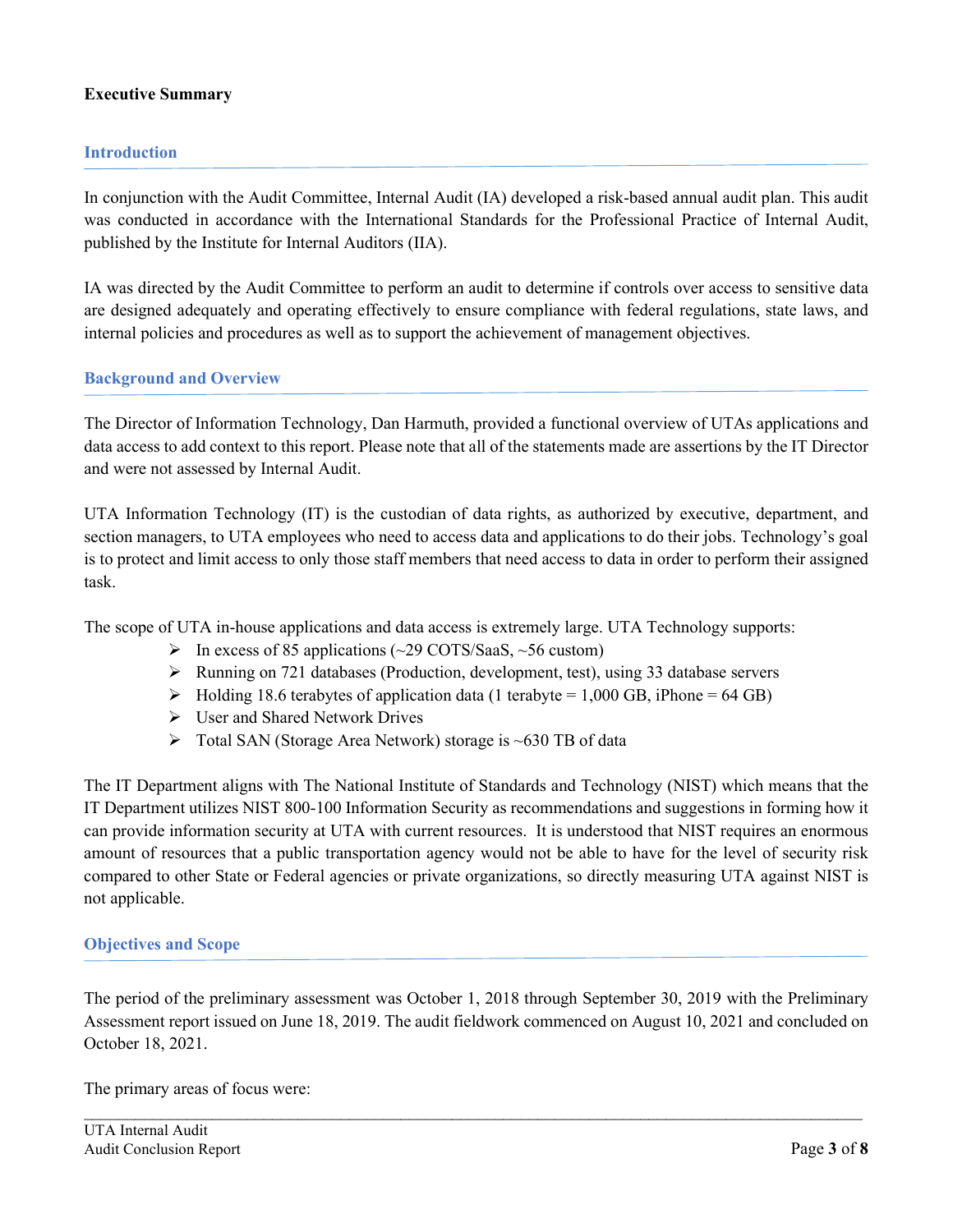- Business data governance
- Business data protection and classification
- Active directory, as related to data access
- Access to sensitive applications and databases
- Software as a service (where related to sensitive data)

#### **Summary**

In general, the audit showed that the processes, practices, and procedures used to manage access to sensitive data are adequate. Appropriate controls are in place to identify, assess, and mitigate the risk associated with access to sensitive data.

The key findings identified in the Preliminary Assessment have been adequately addressed and resolved.

Internal Audit would like to thank management and staff for their cooperation and assistance during the audit.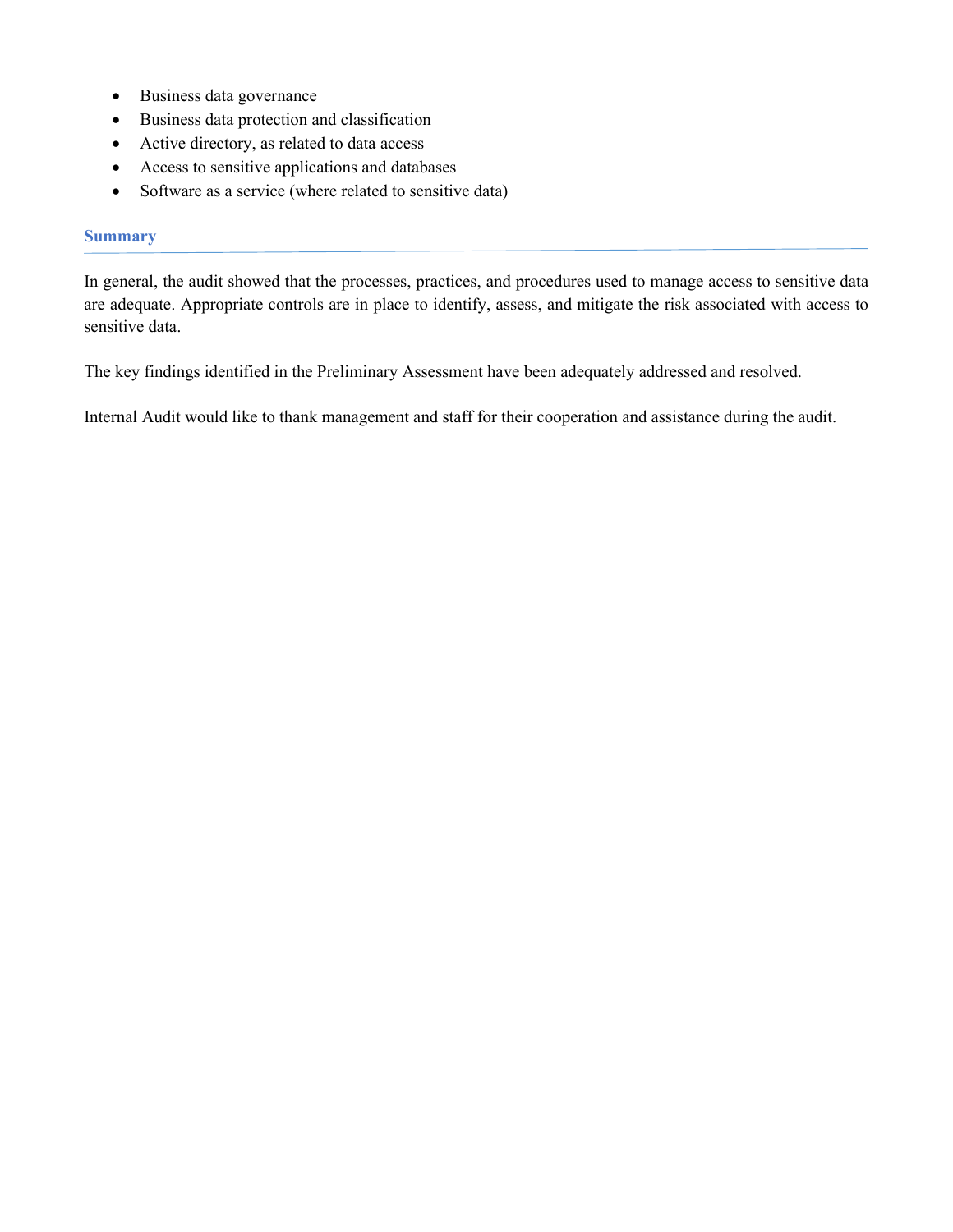# **ATTACHMENT A: Details of Findings**

## **Finding R-19-05-01 Governance**

- IA reviewed 17 UTA policies or procedures relating to the access, security, and maintenance of sensitive data, of which, 12 listed the last review date prior to 2019, including 2 policies with the last review date in 2015.
- 

# **Audit Condition Detail - Remediated**

IT Management has assigned a staff member the responsibility to review and update department governing documents on an annual basis and has implemented a new process requiring staff to document the acknowledgement of policies, procedures, and Management directives. The department also has centralized all governing documents to ensure staff is able to locate needed guidance.

## Criteria:

- The IT Department uses The National Institute of Standards and Technology (NIST) as a general informational guide in developing practices. NIST 800-100 Information Security (special publication handbook) defines information security governance as the process of establishing and maintaining a framework, and supporting management structure and processes, to provide assurance that information security strategies are aligned with and support business objectives, are consistent with applicable laws and regulations through adherence to policies and internal controls, and provide assignment of responsibility, all in an effort to manage risk.
- UTA Policy 2.1.12 Information Technology Governance, dated 7/28/17, included assignment of ownership and responsibility for technology and applications as well as individuals and groups.

## **Inherent Risk:**



## **Recommendations:**

IA has determined the identified risk has been mitigated. No further action is required.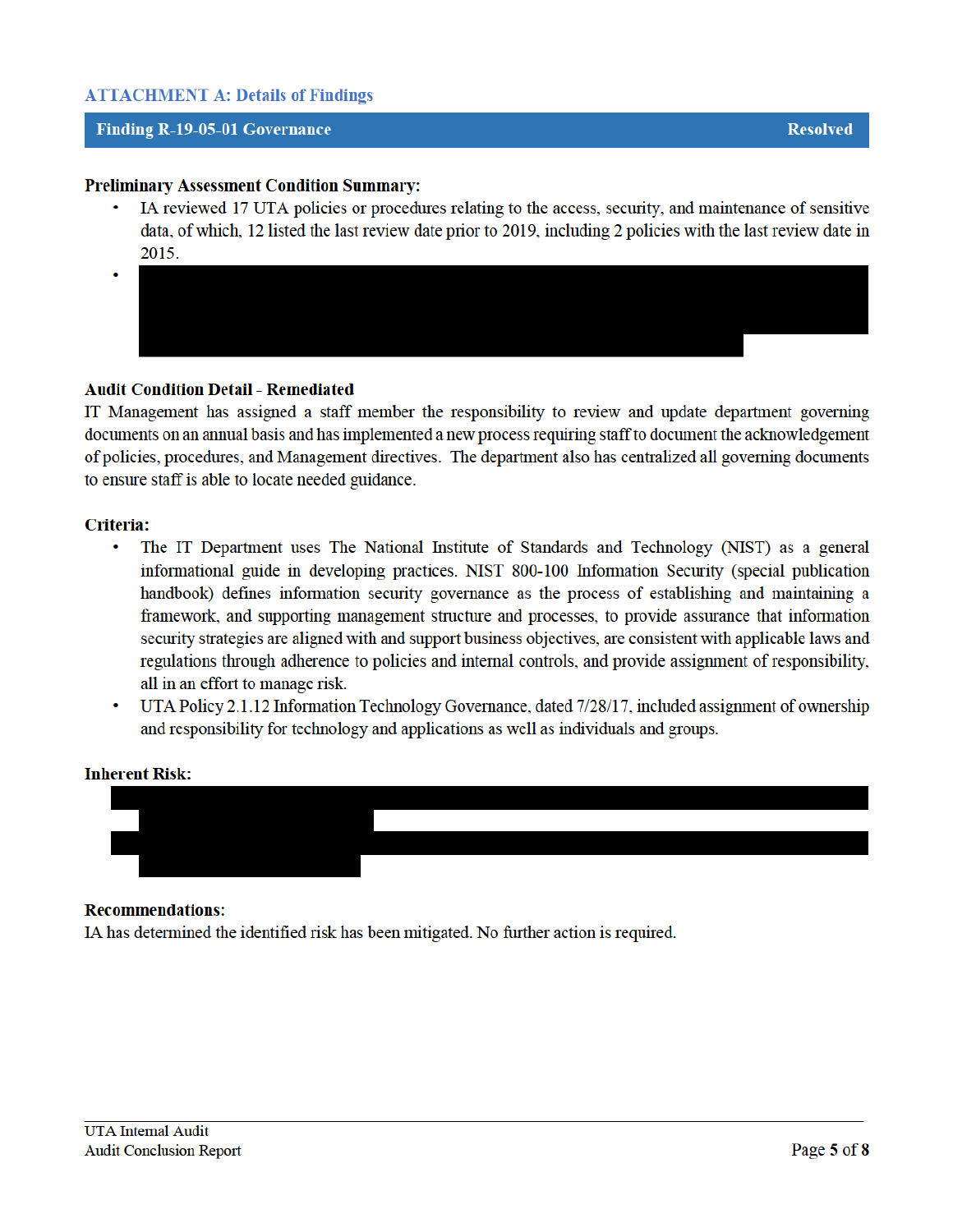#### **Preliminary Assessment Condition Summary:**



### **Audit Condition Detail - Remediated**

IT Management has assigned a staff member the responsibility to review and update department governing documents on an annual basis and has implemented a new process requiring staff to document the acknowledgement of policies, procedures, and Management directives. The department also has centralized all governing documents to ensure staff is able to locate needed guidance.

#### **Criteria:**

- The IT Department uses the National Institute of Standards and Technology (NIST) as a general informational guide in developing practices. NIST 800-100 Information Security (special publication handbook) defines Information security governance as the process of establishing and maintaining a framework and supporting management structure and processes to provide assurance that information security strategies are aligned with and support business objectives, are consistent with applicable laws and regulations through adherence to policies and internal controls, and provide assignment of responsibility, all in an effort to manage risk.
- UTA Policy 2.1.12 Information Technology Governance, dated 7/28/17, included assignment of ownership and responsibility for technology and applications as well as individuals and groups.
- The purpose of IT Department policy 6.0.3 Vulnerability Management Policy, dated 6/10/19, is to grant authorization to the Senior Information Security Administrator (SISA), or designee, to conduct Security Audits, consisting of probes, vulnerability assessments, and penetration tests.
- IT Department SOP 5.1.5 Information Security Incident Response Procedure gives detailed information on what to do in the event of a security breach dated 3/8/2018.

#### **Inherent Risk:**



 $\_$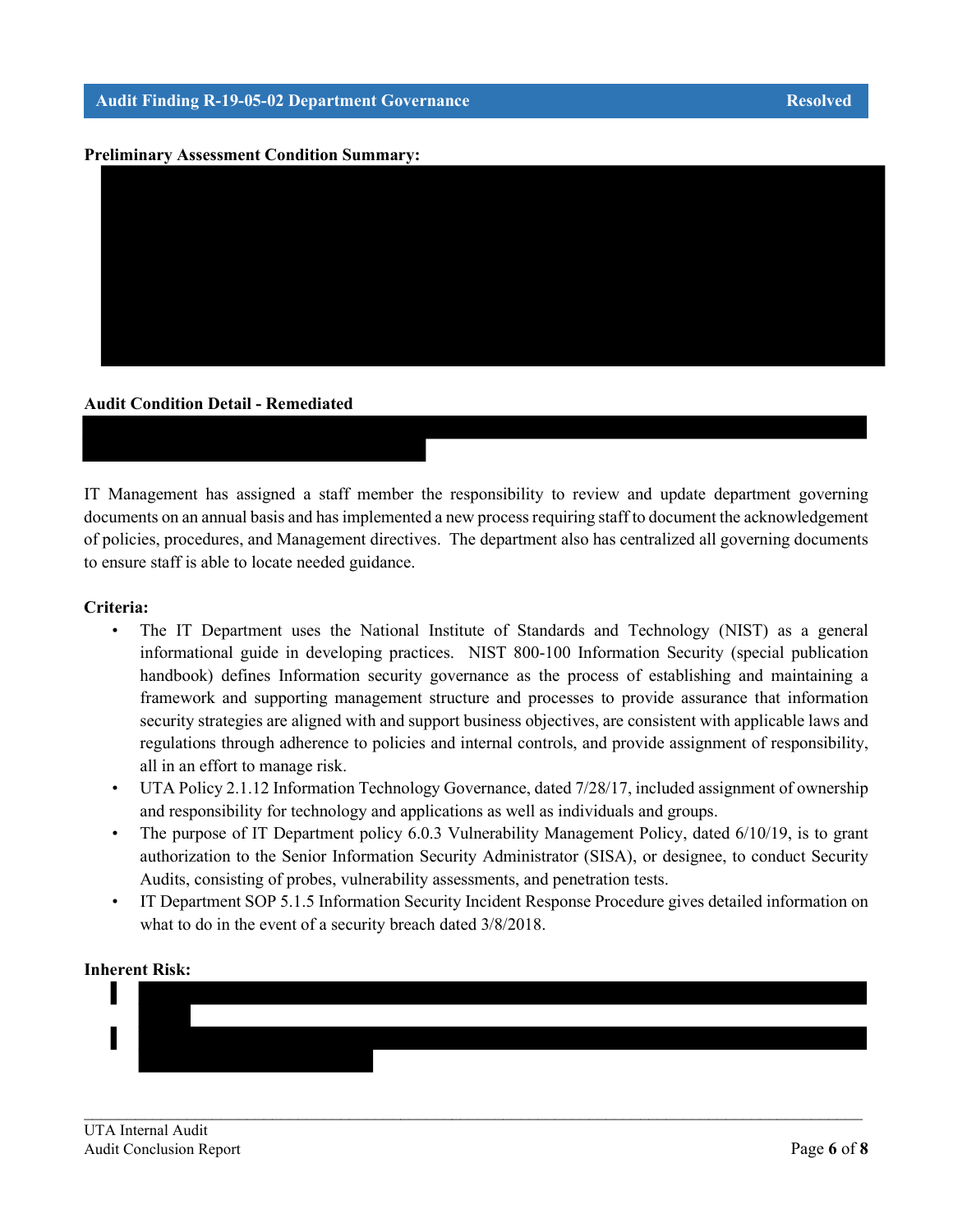## **Recommendations:**

IA has determined the identified risk has been resolved. No further action is required.

## **Audit Finding R-19-05-03 Data Security Resolved Resolved**

## **Preliminary Assessment Condition Summary:**

- UTA developers had unmonitored administrative access to production databases instead of Read-Only access.
- The SISA's role included both the responsibilities for the administration and monitoring of security systems as well as developing a security policy, which created segregation of duties.

## **Audit Condition Detail- Remediated:**

- Employees with both developer and administrative access to production databases have been assigned two different access credentials, which provides a clear audit trail of activities. Additionally, a third-party software monitors activities and alerts management when changes are made.
- IT department policies are reviewed and approved by IT Director before implementation. The SISA does not have the authority to administer policy.

#### **Criteria:**

The IT Department uses with the National Institute of Standards and Technology (NIST) as a general information guide when developing best practices.

- NIST 800-53: CM-5(5)(a) Access Restrictions for Change/ Limit Production/ Operational Privileges. Limiting privileges to change information system components with respect to operational systems is necessary because changes to a particular information system component may have far-reaching effects on mission/business processes supported by the system where the component resides. The complex, many-tomany relationships between systems and mission/business processes are in some cases, unknown to developers.
- NIST AC-5 Separation of Duties. Separation of duties addresses the potential for abuse of authorized privileges and helps to reduce the risk of malevolent activity without collusion. Separation of duties includes, for example: (i) dividing mission functions and information system support functions among different individuals and/or roles; (ii) conducting information system support functions with different individuals (e.g., system management, programming, configuration management, quality assurance and testing, network administration, and network security); and (iii) ensuring security personnel administering access control functions do not also administer audit functions.

 $\_$ 

## **Inherent Risk:**